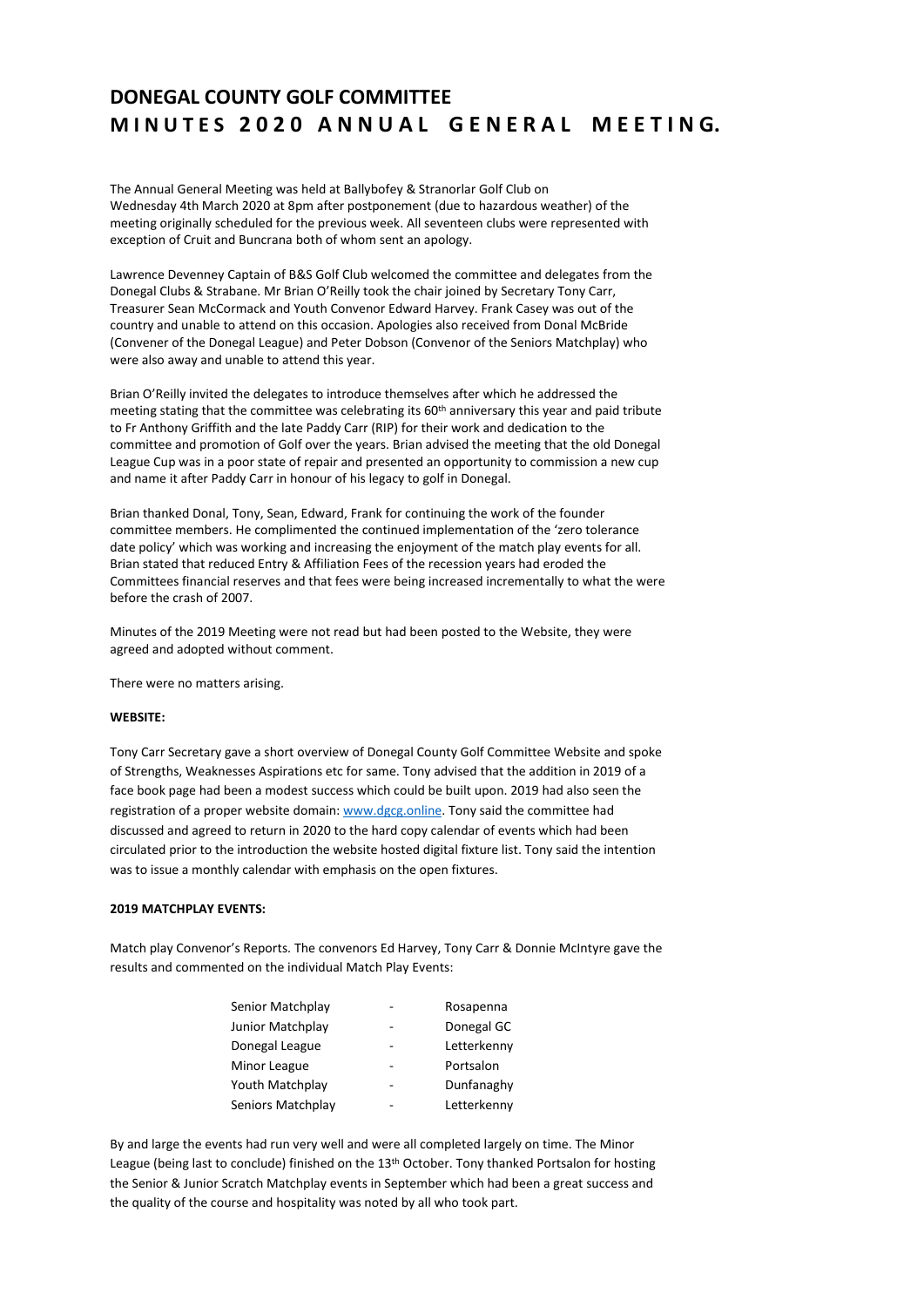## **YOUTH GOLF:**

Ed Harvey explained that Youth Golf was struggling and entries to the Youth Matchplay were poor and this mirrored a decline in the school golf programme. He appealed to Clubs to review and promote Youth Golf Programmes in their respective clubs. He circulated a letter listing the reasons which he felt had contributed to this decline. He hoped this letter could be read out at the respective club council meetings to add some further much need emphasis of the issue. The letter advised that the committee were keen to try to support a reversal of the decline in youth golf and that they intended to make a small bursary available to assist with the promotion of youth golf across the county.

#### **PROPOSALS:**

Brian read the proposal from Rosapenna GC regarding dates for the Donegal League and invited Brendan Roache of Rosapenna to explain the rationale for this. Brendan explained that it can be difficult for clubs to field teams in May due to a plethora of other golf commitments including the GUI qualifiers.

The proposal was seconded and other comments regarding condition of parkland courses in April and the fact that there is actually a preliminary round to be played (seventeen clubs enter). After short discussion and a possible counter proposal Brendan agreed that maybe a better compromise was to delay the deadline for the first round until 29th June 2020. The was agreed by the meeting.

Brian then read the proposal which had come from Letterkenny regarding the proposed reduction of the Junior Matchplay Team from seven to five and invited Barry Ramsay to explain the rationale for this. Barry explained that the original concept for the event was to give older former 'Senior' Golfers another event to participate in and renew old friendships / rivalries on the fairways. Letterkenny felt that this concept was being lost with sometimes as high as 10 and 11 handicap players being required to fill the latter places on the seven-man team.

Comments were taken with several clubs keen to maintain the current seven-man team. Tony advised that it was his recollection that Donegal Golf Club had proposed increasing the Team to Seven members two / three years ago and that as such it might be better not to initiate a change so quickly. Brian invited a seconder, but none was forthcoming

Brian then returned to the second part of Rosapenna's proposal which suggested changing the Junior Matchplay event to provide for a stroke play qualification at two venues followed by 'Home and Away' match play thereafter. Brendan explained that again the rationale behind this was to make it easier for clubs to participate in the event in a busy fixture calendar. The meeting was generally sympathetic to this intent but there were several comments stating that the perhaps this would be at odds with the origins and actual Title of the event. Tony advised the meeting that the Committee had already booked Narin & Portnoo as the host venue for the 2020 Semi-Final and Final and that accordingly if the proposal was to be adopted by the meeting the committee would like to delay its implementation for one year. After the clubs had their say Brian invited a seconder but none was forthcoming.

The Committee's proposal to add Donie McIntyre and Peter Dobson to the committee was accepted by acclamation.

Draws for 2019 Matchplay Competitions were made. It was agreed to postpone the Youth Matchplay Draw until early June to see if any more clubs could be encouraged to take part.

Sean McCormack reported on the 2019 Seniors Alliance which had once again been a resounding success bringing so much enjoyment to the players and revenue to the Clubs. Fixture Cards for the Seniors Alliance 2020 were distributed.